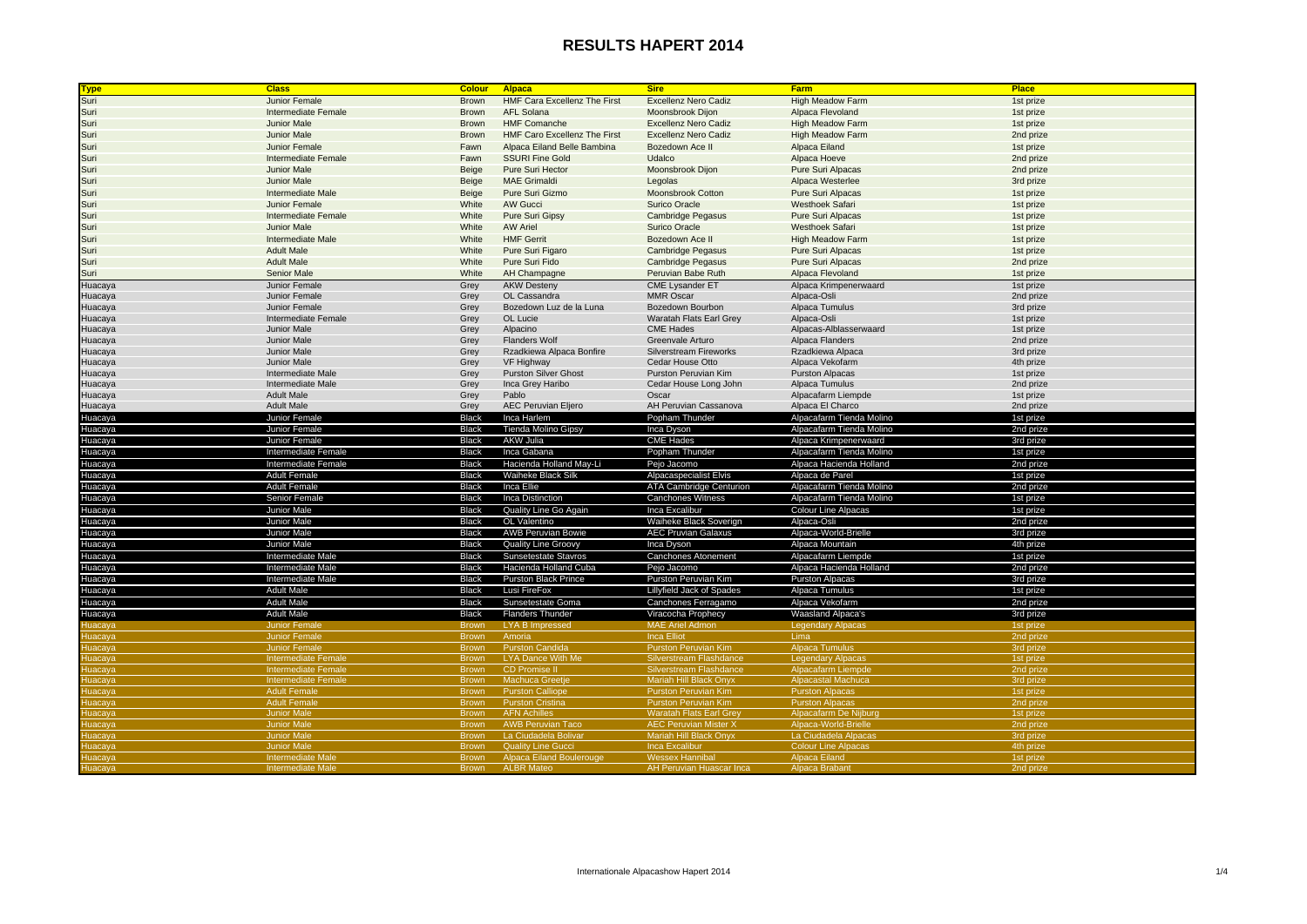| <b>Type</b>    | <b>Class</b>               | <b>Colour Alpaca</b> |                                 | <b>Sire</b>                       | <b>Farm</b>                     | <b>Place</b> |
|----------------|----------------------------|----------------------|---------------------------------|-----------------------------------|---------------------------------|--------------|
| łuacaya        | <b>Junior Female</b>       |                      | Fawn a OL Sheila                | <b>Waratah Flats Earl Grev</b>    | Alpaca-Osli                     | 1st prize    |
| <b>Huacaya</b> | <b>Junior Female</b>       | Fawn                 | a AGD Carmel                    | <b>Wessex Hannibal</b>            | Alpaca Garden van Dorsser Hof   | 2nd prize    |
| Huacaya        | <b>Junior Female</b>       |                      | Fawn a LYA Cala Luna            | <b>MAE Ariel Admon</b>            | <b>Legendary Alpacas</b>        | 3rd prize    |
|                | <b>Junior Female</b>       |                      | Fawn a AdP Roxy Earl            | <b>Waratah Flats Earl Grey</b>    | Alpaca de Parel                 | 4th prize    |
| Huacaya        | <b>Junior Female</b>       |                      | Fawn a AW Aphrodite             | <b>Stoneleigh Shang Warrior</b>   | <b>Westhoek Safari</b>          | 5th prize    |
| Huacaya        | <b>Junior Female</b>       |                      | Fawn a Hacienda Holland Velvet  | <b>Stoneleigh Omega</b>           | Alpaca Hacienda Holland         | 6th prize    |
| <b>Huacaya</b> | <b>Junior Female</b>       |                      | Fawn b AHK Melany               | <b>AHK Nancho</b>                 | <b>Alpacahoeve Klinkenberg</b>  | 1st prize    |
| Huacaya        | <b>Junior Female</b>       |                      | Fawn b ATD Gaia Chi chi Termy   | <b>EP Cambridge Termy Creator</b> | <b>Alpaca Top Dutch</b>         | 2nd prize    |
| Huacaya        | <b>Junior Female</b>       |                      | Fawn b ARNL Greys Fortune       | <b>Waratah Flats Earl Grey</b>    | Alpaca-Ranch                    | 3rd prize    |
| Huacaya        | <b>Junior Female</b>       | Fawn b Maya          |                                 | <b>Waratah Flats Earl Grey</b>    | De Braamhof                     | 4th prize    |
| Huacaya        | <b>Junior Female</b>       |                      | Fawn b Flanders Rhea            | <b>Aguaviva Claudius</b>          | <b>Alpaca Mountain</b>          | 5th prize    |
| Huacaya        | <b>Junior Female</b>       | Fawn                 | b AW Latanya                    | <b>Southern Big Foot</b>          | <b>Westhoek Safari</b>          | 6th prize    |
| <b>Huacaya</b> | <b>Intermediate Female</b> | Fawn                 | <b>OL Shakira</b>               | <b>Waratah Flats Earl Grey</b>    | Alpaca-Osli                     | 1st prize    |
| Huacaya        | <b>Intermediate Female</b> | Fawn                 | <b>AEC Peruvian Sandy</b>       | <b>Wessex Thrush</b>              | Alpaca El Charco                | 2nd prize    |
|                | <b>Intermediate Female</b> | Fawn                 | <b>Hacienda Holland Sun</b>     | <b>Stoneleigh Omega</b>           | Alpaca Hacienda Holland         | 3rd prize    |
| Huacaya        | <b>Intermediate Female</b> | Fawn                 | <b>AGI Queen of Hearts</b>      | <b>Silverstream Flashdance</b>    | <b>Alpaca Garden Inukshuk</b>   | 4th prize    |
| Huacaya        | <b>Intermediate Female</b> | Fawn                 | <b>AFN Dondi</b>                | <b>Ruzal Alianza Don Pepe</b>     | <b>Alpacafarm De Nijburg</b>    | 5th prize    |
| Huacaya        | <b>Intermediate Female</b> | Fawn                 | <b>OL Fenna</b>                 | <b>Waratah Flats Earl Grey</b>    | <b>Alpacafarm Vorstenbosch</b>  | 6th prize    |
| Huacaya        | <b>Adult Female</b>        | Fawn                 | <b>Kilnwood Petra</b>           | <b>Kilnwood Pendragon</b>         | <b>White Mountain Alpacas</b>   | 1st prize    |
| Huacaya        | <b>Junior Male</b>         | Fawn                 | <b>CD Marquis</b>               | <b>Waratah Flats Earl Grey</b>    | <b>Alpaca Farm 't Steeke</b>    | 1st prize    |
| Huacaya        | <b>Junior Male</b>         | Fawn                 | <b>ASA Gideon</b>               | <b>ASA Kalgoorlie Gold ET</b>     | <b>Ambersun Alpacas</b>         | 2nd prize    |
| Huacaya        | <b>Junior Male</b>         | Fawn                 | <b>Flanders Ciano ET</b>        | <b>Aguaviva Claudius</b>          | <b>Alpaca Flanders</b>          | 3rd prize    |
| Huacaya        | <b>Junior Male</b>         | Fawn                 | <b>ATD Gyrano chi Killarney</b> | <b>ATD Beau Killarney's Lad</b>   | <b>Alpaca Top Dutch</b>         | 4th prize    |
|                | <b>Junior Male</b>         | Fawn                 | <b>MA Raphaël</b>               | <b>Aguaviva Claudius</b>          | <b>Mandel Alpaca's</b>          | 5th prize    |
| Huacaya        | <b>Junior Male</b>         | Fawn                 | <b>ATD Ganesha Quita</b>        | <b>Silverstream Flashdance</b>    | <b>Alpaca Top Dutch</b>         | 6th prize    |
|                | <b>Intermediate Male</b>   | Fawn                 | <b>LYA Cleopas</b>              | <b>Silverstream Flashdance</b>    | <b>Legendary Alpacas</b>        | 1st prize    |
| Huacaya        | <b>Intermediate Male</b>   | Fawn                 | <b>Flanders Cassius</b>         | <b>Aguaviva Claudius</b>          | <b>Alpaca Flanders</b>          | 2nd prize    |
| Huacaya        | <b>Intermediate Male</b>   | Fawn                 | <b>Top-Line Friso ET</b>        | <b>Aquaviva Marcus</b>            | <b>Top-Line-Alpacas</b>         | 3rd prize    |
| Huacaya        | <b>Intermediate Male</b>   | Fawn                 | <b>AOL Dragonheart</b>          | <b>CME Lysander ET</b>            | <b>Alpaca Krimpenerwaard</b>    | 4th prize    |
| Huacaya        | <b>Intermediate Male</b>   | Fawn                 | <b>Flanders Caezar</b>          | <b>Silverstream Czar</b>          | <b>Westhoek Safari</b>          | 5th prize    |
| Huacaya        | <b>Adult Male</b>          | Fawn                 | <b>VF Jandi</b>                 | <b>Cedar House Storm II</b>       | Alpaca Vekofarm                 | 1st prize    |
| Huacaya        | <b>Adult Male</b>          | Fawn                 | <b>EP Cambridge Leroy</b>       | <b>EP Cambridge Strike Gold</b>   | <b>Alpacafarm Carpe Diem</b>    | 2nd prize    |
| Huacaya        | <b>Senior Male</b>         | Fawn                 | <b>CME Socrates</b>             | <b>CME Tulaco Centurion</b>       | Alpacamundo / Legendary Alpacas | 1st prize    |
| Huacaya        | <b>Senior Male</b>         | Fawn                 | <b>Bozedown Desert</b>          | <b>Bozedown Sun king</b>          | <b>Alpaca Small Peru</b>        | 2nd prize    |
| Huacaya        | <b>Junior Female</b>       | <b>Beige</b>         | <b>Quality Line Gianine</b>     | <b>EP Cambridge Savabeal</b>      | <b>Quality Line Alpacas</b>     | 1st prize    |
| Huacaya        | <b>Junior Female</b>       | <b>Beige</b>         | <b>AW Anastacia</b>             | Apia                              | <b>Westhoek Safari</b>          | 2nd prize    |
| Huacaya        | <b>Junior Female</b>       | <b>Beige</b>         | <b>AH Corazon</b>               | <b>AH Peruvian Huascar Inca</b>   | <b>High Meadow Farm</b>         | 3rd prize    |
| Huacaya        | <b>Intermediate Female</b> | <b>Beige</b>         | <b>Flanders Nikè ET</b>         | <b>Aquaviva Claudius</b>          | <b>Alpaca Flanders</b>          | 1st prize    |
| Huacaya        | <b>Intermediate Female</b> | <b>Beige</b>         | <b>Flanders Cloë</b>            | <b>Aquaviva Claudius</b>          | <b>Alpaca Flanders</b>          | 2nd prize    |
| Huacaya        | <b>Intermediate Female</b> | <b>Beige</b>         | AIJ Anna                        | <b>EP Cambridge Terminator</b>    | Alpaca IJsseldelta              | 3rd prize    |
| Huacaya        | <b>Adult Female</b>        | <b>Beige</b>         | <b>Quality Line Extreme</b>     | <b>EP Cambridge Savabeal</b>      | <b>Quality Line Alpacas</b>     | 1st prize    |
| Huacaya        | <b>Junior Male</b>         | <b>Beige</b>         | <b>MAE Pascha</b>               | <b>Andrew EPC Top Account</b>     | Alpaca Westerlee                | 1st prize    |
| Huacaya        | <b>Intermediate Male</b>   | <b>Beige</b>         | <b>AdP Qnic</b>                 | <b>Waratah Flats Earl Grey</b>    | Alpaca de Parel                 | 1st prize    |
| Huacaya        | <b>Intermediate Male</b>   | <b>Beige</b>         | <b>CD</b> Ambition              | <b>Brabant Kashmir</b>            | Alpacafarm Carpe Diem           | 2nd prize    |
| Huacaya        | <b>Adult Male</b>          | <b>Beige</b>         | <b>Small Peru Milo</b>          | <b>CME Lysander ET</b>            | <b>Alpaca Small Peru</b>        | 1st prize    |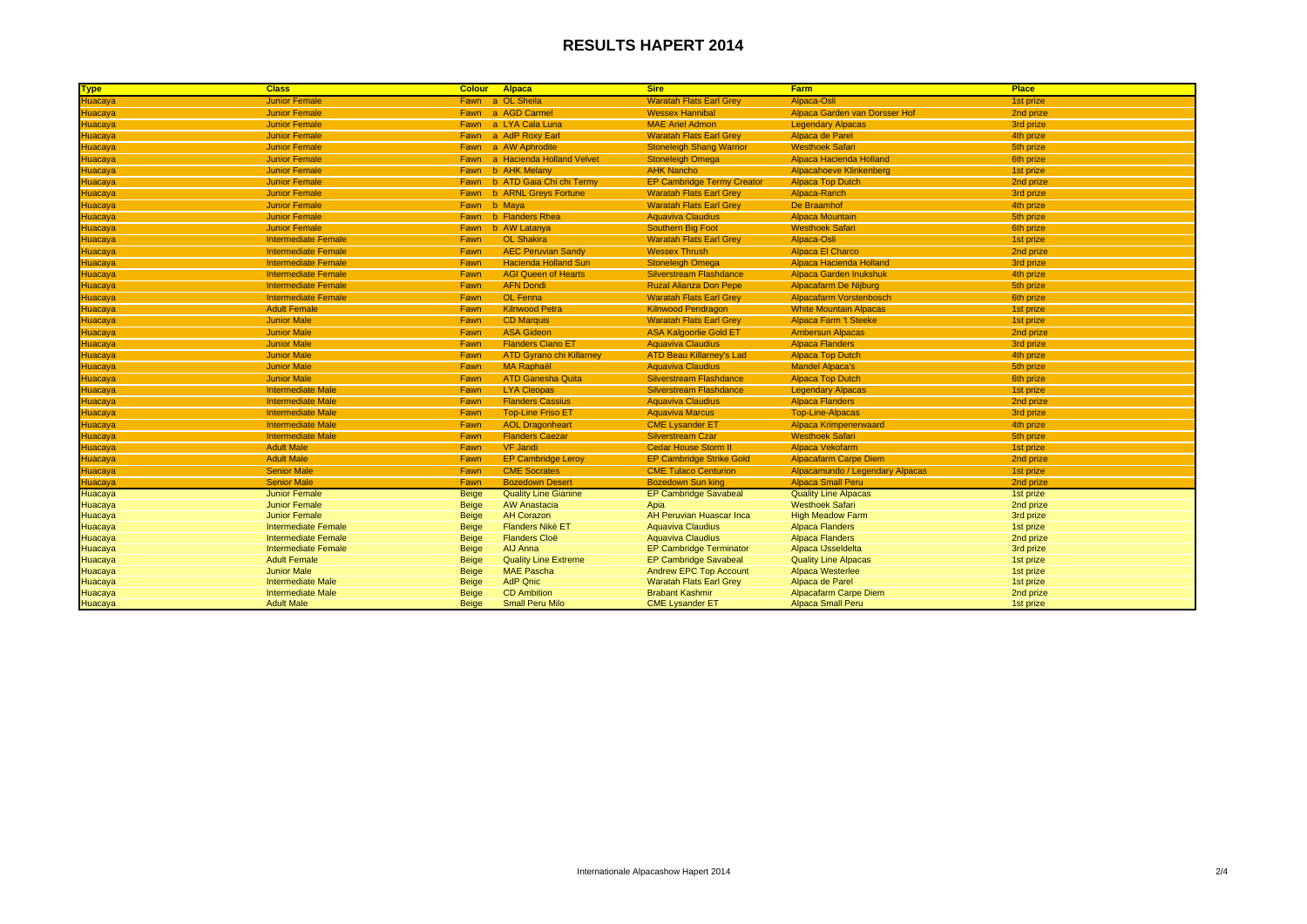| <b>Type</b> | <b>Class</b>        | <b>Colour</b> | Alpaca                           | <b>Sire</b>                | <b>Farm</b>                   | Place     |
|-------------|---------------------|---------------|----------------------------------|----------------------------|-------------------------------|-----------|
| Huacaya     | Junior Female       | White         | Hacienda Holland Gentle          | Stoneleigh Omega           | Alpaca Hacienda Holland       | 1st prize |
| Huacaya     | Junior Female       | White         | <b>AHK Brianne</b>               | <b>CME Pelias</b>          | Alpacahoeve Klinkenberg       | 2nd prize |
| Huacaya     | Junior Female       | White         | Hacienda Holland Joy de Vivre    | Stoneleigh Omega           | Alpaca Hacienda Holland       | 3rd prize |
| Huacaya     | Junior Female       | White         | Annabella                        | Silverstream Ensenada      | Alpaca Liesveld               | 4th prize |
| Huacaya     | Junior Female       | White         | Alpacamundo Gaia                 | <b>CME Lysander ET</b>     | Alpacamundo                   | 5th prize |
| Huacaya     | Junior Female       | White         | <b>CD Dolores</b>                | Silverstream Ensenada      | Alpacafarm Carpe Diem         | 6th prize |
| Huacaya     | Junior Female       | White         | <b>ARNL Galatia</b>              | ASA Marco Polo             | Alpaca-Ranch                  | 1st prize |
| Huacaya     | Junior Female       | White         | <b>Top-Line Gipsy</b>            | EP Cambridge Litigator     | Top-Line-Alpacas              | 2nd prize |
| Huacaya     | Junior Female       | White         | Alpaca Eiland Julia              | Wessex Hannibal            | Alpaca Eiland                 | 3rd prize |
| Huacaya     | Intermediate Female | White         | <b>AHK Cherry</b>                | Silverstream Flashdance    | Alpacahoeve Klinkenberg       | 1st prize |
| Huacaya     | Intermediate Female | White         | LYA Juwel                        | Silverstream Ensenada      | <b>Legendary Alpacas</b>      | 2nd prize |
| Huacaya     | Intermediate Female | White         | CD Flame                         | Silverstream Flashdance    | Alpacafarm Carpe Diem         | 3rd prize |
| Huacaya     | Intermediate Female | White         | Al Flame                         | EP Cambridge Savabeal      | Alpaca International          | 4th prize |
| Huacaya     | <b>Adult Female</b> | White         | <b>AEC Peruvian Tracy</b>        | Bozedown Shalimar II       | Alpaca El Charco              | 1st prize |
| Huacaya     | <b>Adult Female</b> | White         | <b>Quality Line Excellence</b>   | EP Cambridge Savabeal      | <b>Quality Line Alpacas</b>   | 2nd prize |
| Huacaya     | Junior Male         | White         | a CD Tiësto                      | <b>Brabant Kashmir</b>     | Alpacafarm Carpe Diem         | 1st prize |
| Huacaya     | Junior Male         | White         | a AW Harmony                     | Stoneleigh Shang Warrior   | <b>Westhoek Safari</b>        | 2nd prize |
| Huacaya     | Junior Male         | White         | a AEC Peruvian Terrensh          | Wessex Thrush              | Alpaca El Charco              | 3rd prize |
| Huacaya     | Junior Male         | White         | a Alpaca Eiland Leandro          | Wessex Hannibal            | Alpaca Eiland                 | 4th prize |
| Huacaya     | Junior Male         | White         | a CD Rapido                      | Silverstream Ensenada      | Alpacafarm Carpe Diem         | 5th prize |
| Huacaya     | Junior Male         |               | White a AFL Peruvian Alvino      | <b>AH Peruvian Casimir</b> | Alpaca Flevoland              | 6th prize |
| Huacaya     | Junior Male         |               | White b AW Calimero              | Southern Big Foot          | <b>Westhoek Safari</b>        | 1st prize |
| Huacaya     | Junior Male         | White         | b VF Caranza ET                  | Rural Alianza Don Pepe     | Alpaca Vekofarm               | 2nd prize |
| Huacaya     | Junior Male         | White         | b MAE Bar                        | EP Cambridge Termy Creator | Alpaca Westerlee              | 3rd prize |
| Huacaya     | Junior Male         | White         | b Quality Line Gipsy             | EP Cambridge Savabeal      | <b>Quality Line Alpacas</b>   | 4th prize |
| Huacaya     | Intermediate Male   | White         | Quality Line Fellini             | EP Cambridge Savabeal      | <b>Quality Line Alpacas</b>   | 1st prize |
| Huacaya     | Intermediate Male   | White         | <b>AWB Peruvian Giacomo</b>      | Wessex Thrush              | Alpaca-World-Brielle          | 2nd prize |
| Huacaya     | Intermediate Male   | White         | <b>Flanders Nero</b>             | Aquaviva Claudius          | Alpaca Flanders               | 3rd prize |
| Huacaya     | Intermediate Male   | White         | Top-Line Falco                   | Top-Line Commander Magic   | Top-Line-Alpacas              | 4th prize |
| Huacaya     | Intermediate Male   | White         | <b>AHK Bonito</b>                | EP Cambridge Savabeal      | Alpacahoeve Klinkenberg       | 5th prize |
| Huacaya     | Intermediate Male   | White         | <b>Quality Line Foreigner</b>    | Sandjo Shalimar            | <b>Quality Line Alpacas</b>   | 6th prize |
| Huacaya     | <b>Adult Male</b>   | White         | AH Peruvian Vasco                | Wessex Peruvian Julio      | Alpaca Flevoland              | 1st prize |
| Huacaya     | <b>Adult Male</b>   | White         | <b>VF Cornelio</b>               | Rural Alianza Don Pepe     | Alpaca Vekofarm               | 2nd prize |
| Huacaya     | <b>Adult Male</b>   | White         | ATD Eron Lunon Chi Commish Lad   | EP Cambridge Commish Lad   | Alpaca Top Dutch              | 3rd prize |
| Huacaya     | <b>Adult Male</b>   | White         | Target                           | Jolimont Rodrigo 2         | Alpaca Small Peru             | 4th prize |
| Huacaya     | <b>Adult Male</b>   | White         | AI Extreme                       | EP Cambridge Savabeal      | Alpaca International          | 5th prize |
| Huacaya     | <b>Adult Male</b>   | White         | Flanders Ice                     | Aquaviva Claudius          | Alpaca Mountain               | 6th prize |
| Huacaya     | <b>Junior Male</b>  | Fancy         | The Origional of the Andes Boyke | Popham Amboseli            | The Origional of the Andes    | 1st prize |
| Huacaya     | <b>Junior Male</b>  | Fancy         | AP Peruvian Christian            | AH Peruvian Vengador       | Alpaca Paradijs               | 2nd prize |
| Huacaya     | Intermediate Male   | Fancy         | <b>AGD Churandy</b>              | <b>Wessex Hannibal</b>     | Alpaca Garden van Dorsser Hof | 1st prize |
| Huacaya     | Intermediate Male   | Fancy         | <b>LYA Alcapone</b>              | Greenvale Pacino ET        | The Origional of the Andes    | 2nd prize |